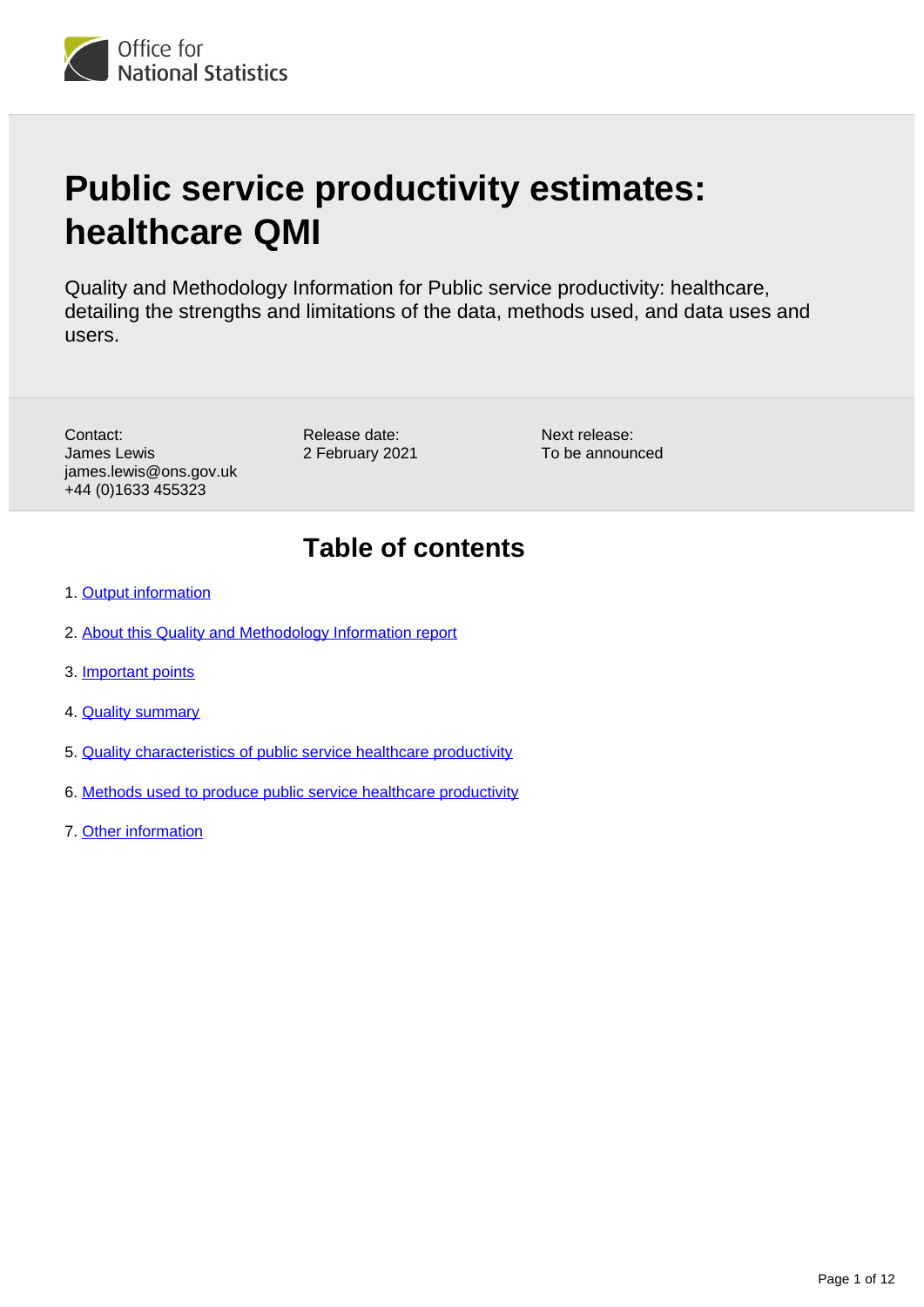# <span id="page-1-0"></span>**1 . Output information**

| <b>National</b><br><b>∥Statistic</b> |                                                                                                                                                                                                    |
|--------------------------------------|----------------------------------------------------------------------------------------------------------------------------------------------------------------------------------------------------|
| <b>Data</b><br>$\ $ collection       | Administrative data                                                                                                                                                                                |
| <b>Frequency</b>                     | Annual                                                                                                                                                                                             |
| <b>How</b><br>compiled               | Output and input indices produced using a range of data sources, including from<br>the UK National Accounts, NHS Digital, Department of Health and Social Care and<br>the devolved administrations |
| Geographic   <br>∥coverage           | UK and England separately available                                                                                                                                                                |
| <b>Related</b><br>$\ $ publications  | Public service productivity: healthcare                                                                                                                                                            |
| Last<br>∥revised                     | 2 February 2021                                                                                                                                                                                    |

# <span id="page-1-1"></span>**2 . About this Quality and Methodology Information report**

This quality and methodology report contains information on the quality characteristics of the data (including the European Statistical System five dimensions of quality) as well as the methods used to create it.

The information in this report will help you to:

- understand the strengths and limitations of the data
- learn about existing uses and users of the data
- understand the methods used to create the data
- help you to decide suitable uses for the data
- reduce the risk of misusing data

# <span id="page-1-2"></span>**3 . Important points**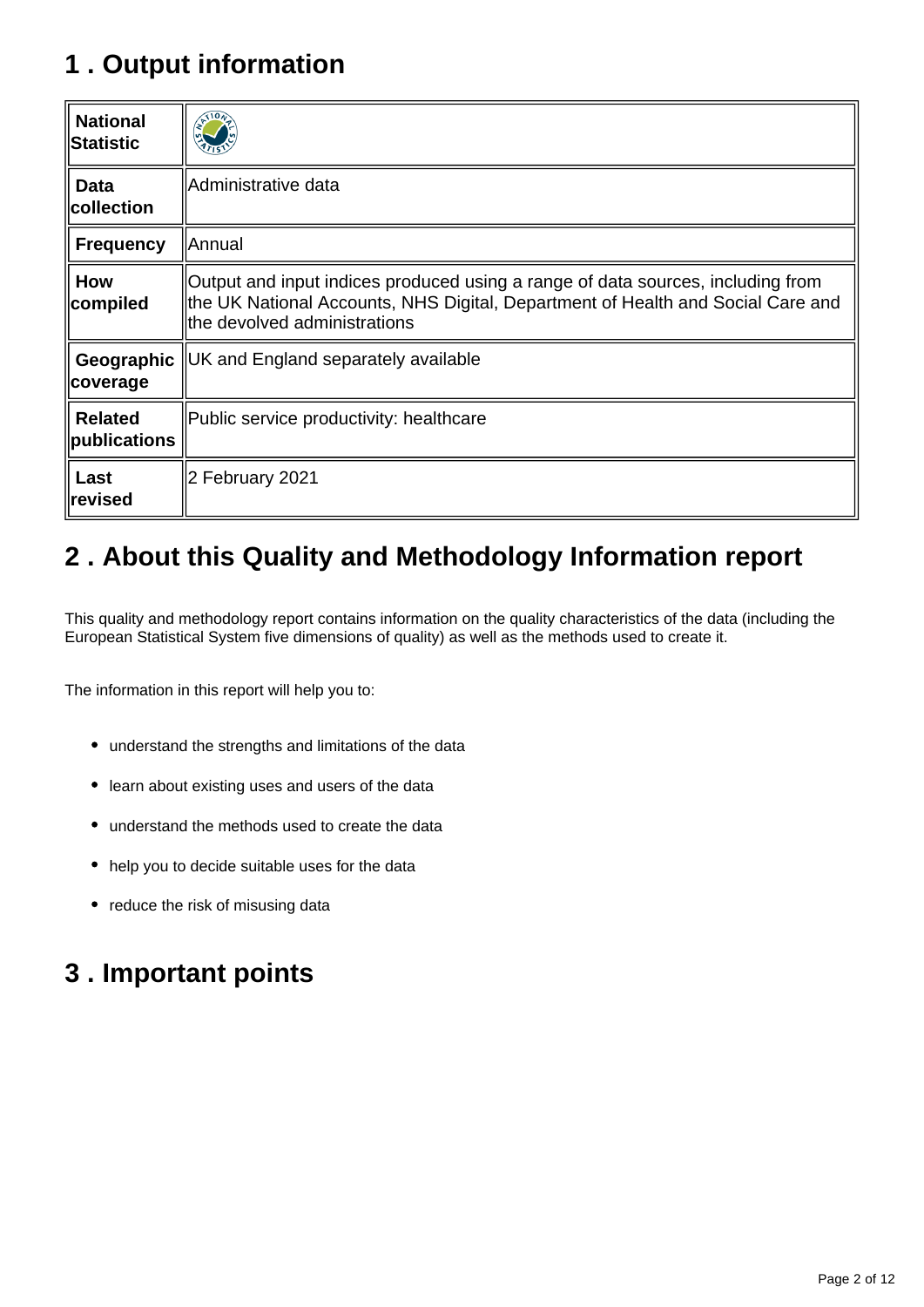- The estimate for public service productivity is displayed as an index, showing the change over time of the amount of output provided for each unit of input.
- Public service output and inputs are measured in quantity terms (also referred to as volume terms), as opposed to expenditure terms, to remove the effect of price changes over time.
- Public service healthcare output is also adjusted for changes in the quality of healthcare, as recommended by the [Atkinson Review.](http://www.ons.gov.uk/ons/guide-method/method-quality/specific/public-sector-methodology/articles/atkinson-review-final-report.pdf)
- Productivity estimates included in this article are multi-factor productivity estimates, i.e. they include goods and services and capital inputs as well as labour input, as opposed to labour productivity estimates, and so are not comparable to ONS measures of whole-economy labour productivity.
- These estimates are produced to measure the productivity of public service healthcare, but do not measure value for money or the wider performance of public healthcare services.

# <span id="page-2-0"></span>**4 . Quality summary**

#### **Overview**

Public service healthcare productivity is estimated by comparing growth in the total quantity of healthcare output provided (adjusted for quality where possible) with growth in the total quantity of inputs used. If the growth rate of output exceeds the growth rate of inputs, productivity increases, meaning that more output is being produced for each unit of input. Conversely, if the growth rate of inputs exceeds the growth rate of output, then productivity will fall, indicating that less output is being produced for each unit of input.

Productivity estimates included in this article are multi-factor productivity estimates as opposed to labour productivity estimates, and so are not comparable with ONS measures of whole-economy [labour productivity.](https://www.ons.gov.uk/employmentandlabourmarket/peopleinwork/labourproductivity/articles/ukproductivityintroduction/julytoseptember2020) This is because the inputs for public service productivity include goods and services and capital inputs, in addition to labour input. The public service productivity measures included in this article are also not directly comparable with the ONS [whole economy multi-factor productivity](https://www.ons.gov.uk/economy/economicoutputandproductivity/productivitymeasures/articles/multifactorproductivityestimates/experimentalestimatesto2014) estimates due to differences in the methodology used.

These estimates are produced to measure the productivity of public service healthcare. They do not measure value for money or the wider performance of public healthcare services. They do not indicate, for example, whether the inputs have been purchased at the lowest possible cost, or whether the desired outcomes are achieved through the output provided.

The methodology for calculating these statistics is based on the recommendations of the [Atkinson Review](http://www.ons.gov.uk/ons/guide-method/method-quality/specific/public-sector-methodology/articles/atkinson-review-final-report.pdf) on the measurement of government output and productivity for the National Accounts.

The headline measures included in Public service productivity: healthcare, England cover healthcare productivity in England and on a financial year basis, enabling users to more easily analyse the data in relation to other data available for the healthcare sector in England. Public service healthcare productivity is also calculated for the UK and on a calendar year basis, with extensive reference tables providing an equivalent level of data to that produced for England. The UK measures also form part of [total public service productivity](https://www.ons.gov.uk/economy/economicoutputandproductivity/publicservicesproductivity/articles/publicservicesproductivityestimatestotalpublicservices/totaluk2017). Most data used in the measure is obtained and processed on a financial year basis and the UK calendar year figure is created by combining the financial year data for the four nations and then converting it into a calendar year basis by using a 'cubic spline' function.

The UK output statistics are also used as part of the measure of government output in the national accounts. However, there are a number of differences between the current measures: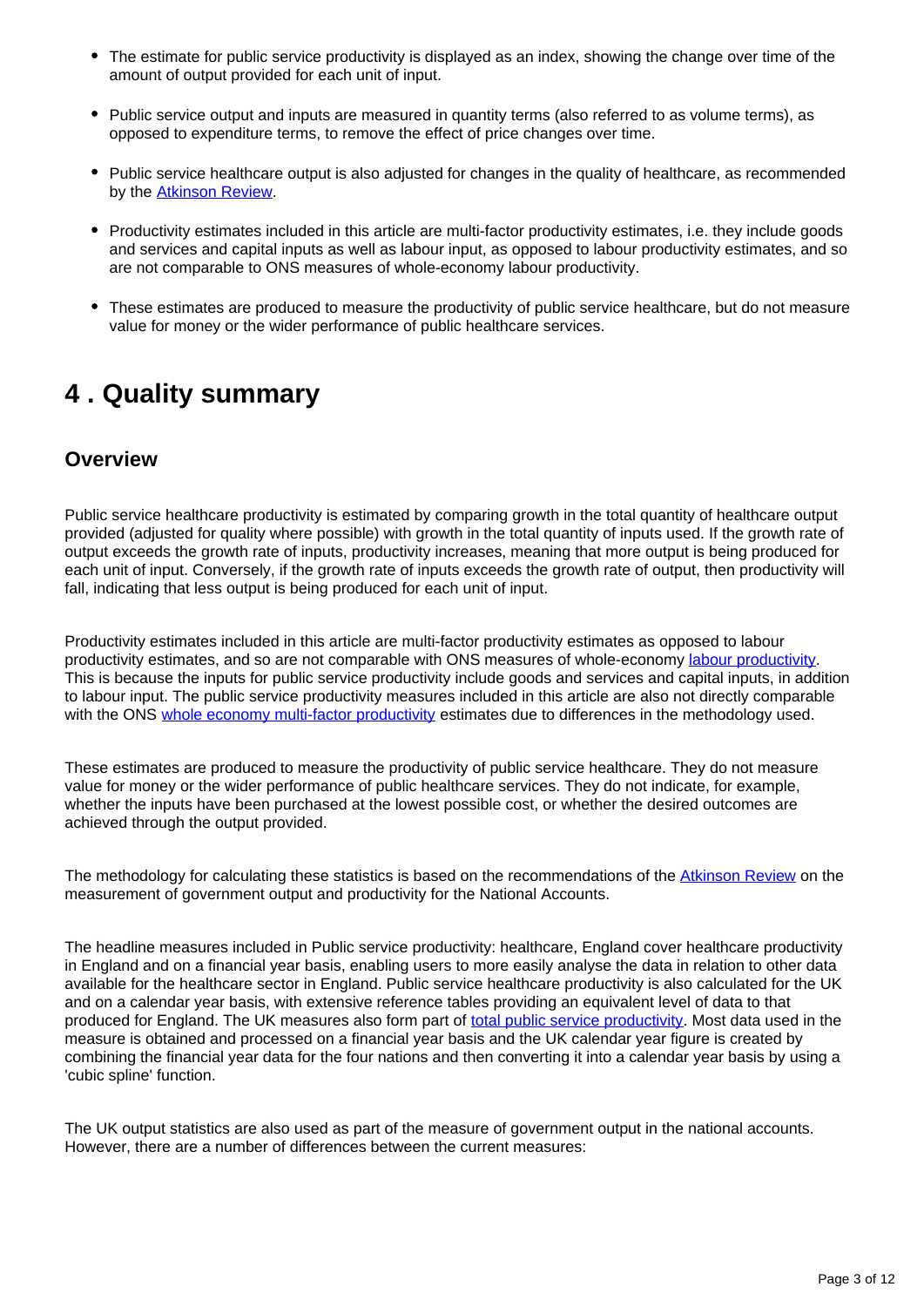- the national accounts do not include the quality adjustment, to comply with the **European System of** [National and Regional Accounts 2010](http://ec.europa.eu/eurostat/web/esa-2010)
- the national accounts also do not include the adjustment for the number of working days and total days
- the national accounts do not incorporate the developments to primary care output detailed in [Methodological developments to public service productivity: healthcare, 2021 update](https://www.ons.gov.uk/economy/economicoutputandproductivity/publicservicesproductivity/methodologies/methodologicaldevelopmentstopublicserviceproductivityhealthcare2021update) at the time of writing, although these developments will be considered for inclusion in the national accounts when the availability to make changes allows

More information on the methodology can be found in [Sources and Methods Public Service Productivity](http://www.ons.gov.uk/ons/guide-method/method-quality/specific/public-sector-methodology/articles/public-service-productivity-estimates--healthcare.pdf)  [Estimates: Healthcare](http://www.ons.gov.uk/ons/guide-method/method-quality/specific/public-sector-methodology/articles/public-service-productivity-estimates--healthcare.pdf).

#### **Uses and users**

Our productivity releases have a range of users including:

- The Department of Health and Social Care
- NHS England and NHS Improvement
- HM Treasury
- Office for Budget Responsibility
- National Audit Office
- health and other spending departments in the devolved administrations
- academics and researchers
- $\bullet$  think tanks
- overseas statistical agencies

The statistics have two main uses - measuring changes over time in the productivity performance of the health service and supporting the estimation of potential future cost savings that can be made from future productivity gains.

We work with stakeholders, including those involved in healthcare analysis and policymaking, working responsively to target development work to fit user needs. We very much welcome feedback from all interested parties, and if you would like to get in contact regarding the measurement of healthcare productivity, or other areas of public service productivity and efficiency, please contact public services analysis@ons.gov.uk.

### **Strengths and limitations**

Strengths of the estimates include: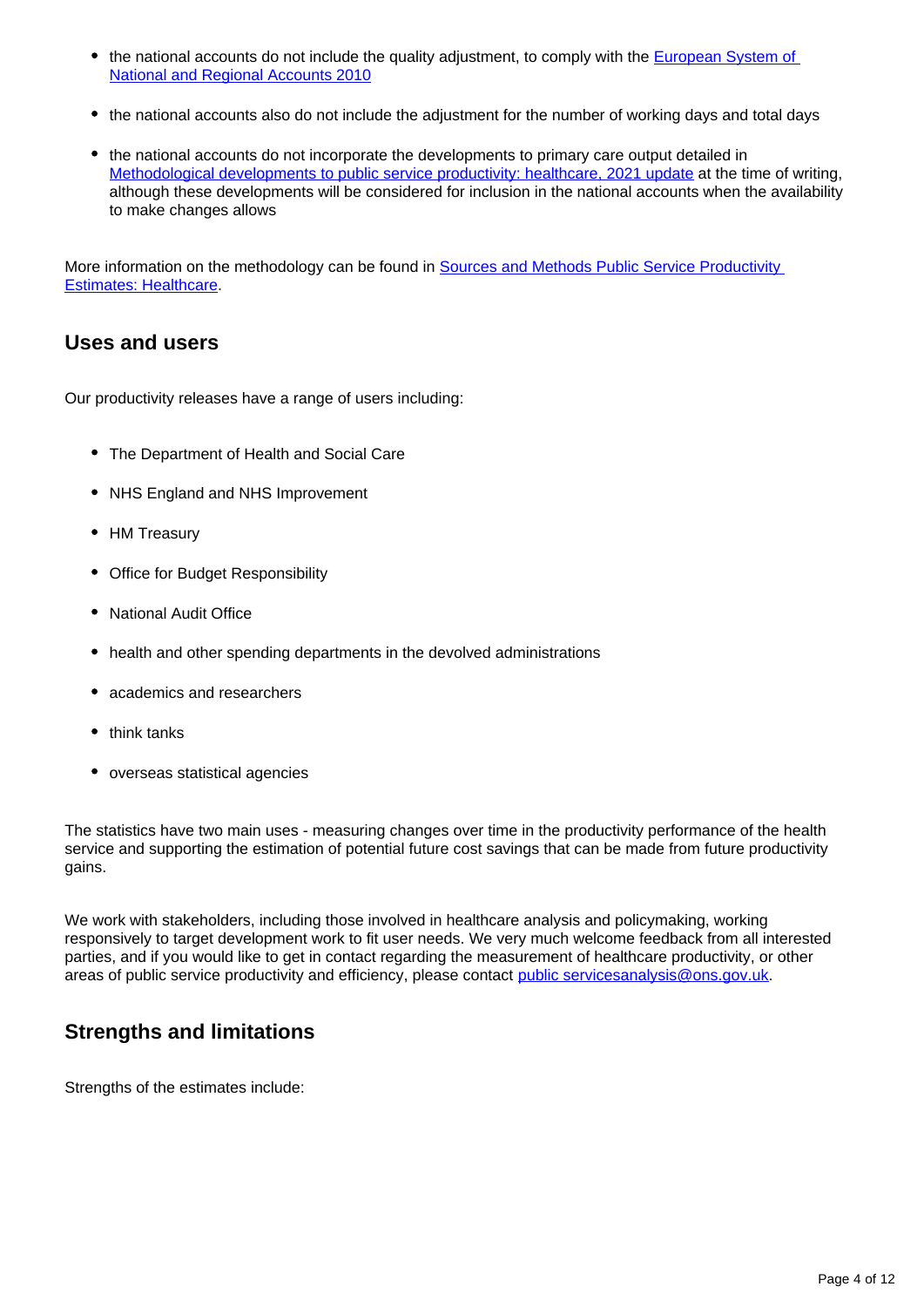- estimates are produced according to the methodology established by the Atkinson Review, and adopted for other service sectors for other publications in the public service productivity estimates series
- the data are available both on an England and financial year basis, a comparable basis with other data available for the NHS in England and on a UK and calendar year basis, comparable with other service sectors included in public service productivity
- the measures undergo continuous improvement with an open revisions policy to ensure they meet user needs and are not constrained by the procedures of the UK National Accounts

Limitations of the estimates include:

- data gaps across the UK prevent the measurement of productivity for some services, including non-NHS provided services, where due to lack of data it is assumed that outputs equals inputs
- data gaps in some nations of the UK must be addressed through estimation using data from other UK nations; in particular, the absence of data on goods and services inputs in Northern Ireland mean growth in this element is estimated based on goods and services inputs for the rest of the UK, while the quality adjustment is produced using data for England only but is also applied to all three devolved administrations, where comparable data are unavailable
- due to the range of data used in the measure, the statistics are not released until around two years after the end of the reference period
- productivity is just one aspect of efficiency and cannot inform our understanding of all aspects of the performance of healthcare services; for example, whether the inputs have been purchased at the lowest possible cost, or whether funding is allocated to the most efficient or appropriate forms of care provision

#### **Recent improvements**

Recent improvements, include:

- The introduction of a "number of days adjustment" to output to account for the effects of leap years and year-to-year changes in the number of working days
- The introduction of a new set of deflators for intermediate goods and services consumption
- The incorporation of expenditure on NHS bank staff into labour inputs in England
- Changes to the measurement of capital consumption affecting all service areas in public service productivity
- An improved method for measuring primary care output, incorporating new data sources for GP output in England

These improvements are detailed in [Methodological developments to public service productivity: healthcare, 2020](https://www.ons.gov.uk/economy/economicoutputandproductivity/publicservicesproductivity/methodologies/methodologicaldevelopmentstopublicserviceproductivityhealthcare2020update)  [update](https://www.ons.gov.uk/economy/economicoutputandproductivity/publicservicesproductivity/methodologies/methodologicaldevelopmentstopublicserviceproductivityhealthcare2020update) and [2021 update](https://www.ons.gov.uk/economy/economicoutputandproductivity/publicservicesproductivity/methodologies/methodologicaldevelopmentstopublicserviceproductivityhealthcare2021update) and information about their effect on inputs, output and productivity can be found in the revisions sections of the relevant editions of Public service productivity: healthcare, England.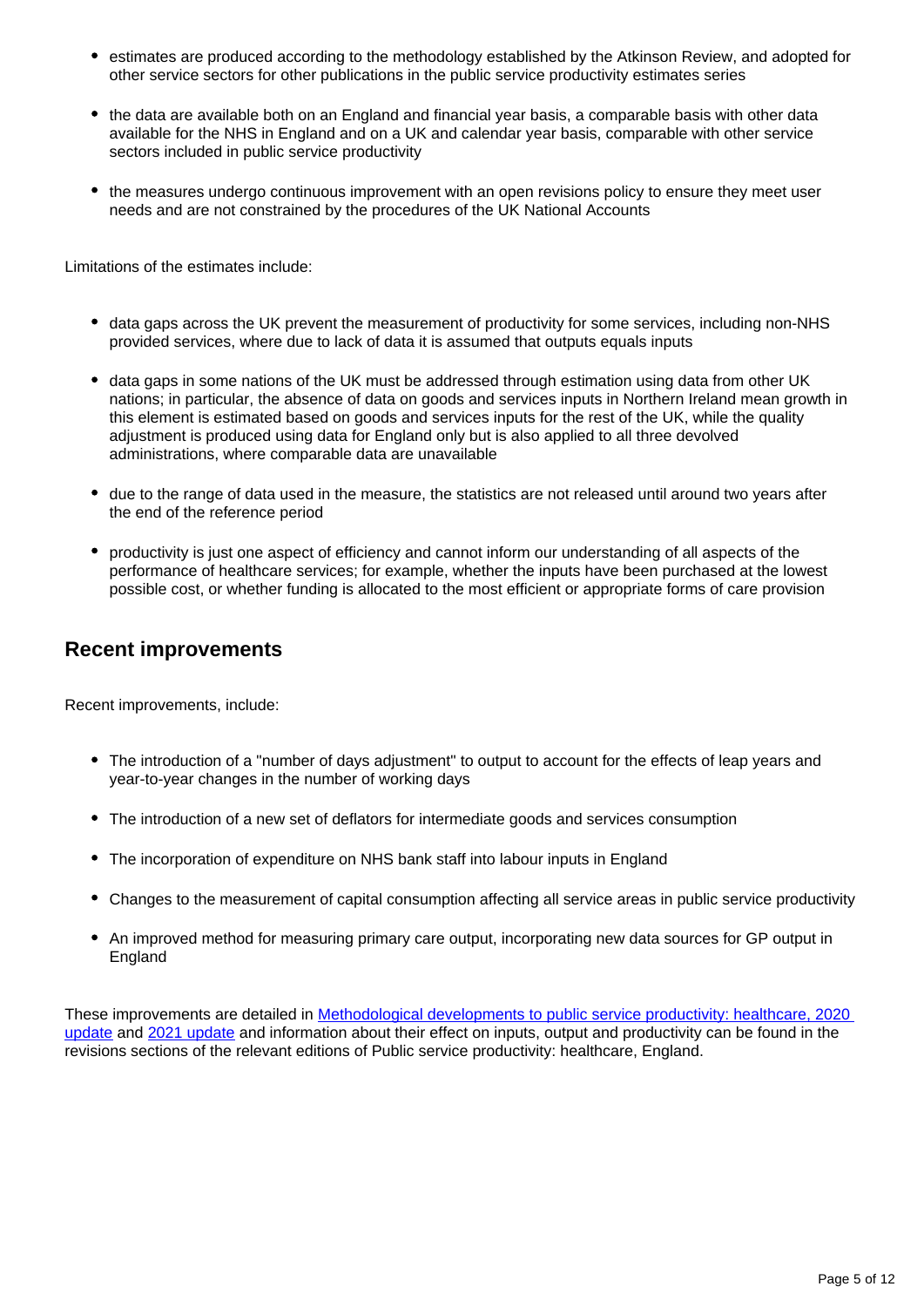# <span id="page-5-0"></span>**5 . Quality characteristics of public service healthcare productivity**

This section provides a range of information that describes the quality and characteristics of the public service healthcare productivity measure and identifies issues that should be noted when using the output.

### **Relevance**

The UK Centre for the Measurement of Government Activity (UKCeMGA) was launched in 2005 to take forward the recommendations from the [Atkinson Review \(PDF, 1.07MB\)](http://www.ons.gov.uk/ons/guide-method/method-quality/specific/public-sector-methodology/articles/atkinson-review-final-report.pdf) to improve the measure of government output and productivity, and to report on it.

In the years since the publication of the [Atkinson Review \(PDF, 1.07MB\)](http://www.ons.gov.uk/ons/guide-method/method-quality/specific/public-sector-methodology/articles/atkinson-review-final-report.pdf), we have developed estimates of healthcare output, inputs and productivity with data covering the four health administrations of the UK, to provide an aggregated level of analysis of productivity. These estimates are updated, and any methods changes explained in annual articles, published on our website.

There are three different statistical outputs published in Public service productivity: healthcare:

- a chain-linked volume index of healthcare output, adjusted for quality
- a chain-linked volume index of healthcare inputs
- a derived estimate for healthcare productivity (output per unit of input)

The estimates of the volume of healthcare output vary from the series presented in the UK National Accounts as general government final consumption expenditure (GGFCE) on healthcare. In line with the recommendations of the [Atkinson Review \(PDF, 1.07MB\),](http://www.ons.gov.uk/ons/guide-method/method-quality/specific/public-sector-methodology/articles/atkinson-review-final-report.pdf) the healthcare output measure has a quality adjustment, which is based on a series of outcomes relating to primary and secondary care and patient experience. This differs from the UK National Accounts, which follow the [European System of Accounts 2010](http://ec.europa.eu/eurostat/web/esa-2010) guidelines where quality-adjustment methods are not permitted because of the potential lack of international comparability of these methods. The national accounts also lack the adjustment for year-to-year changes in the number of working days and total days incorporated in the measure of output used from the release, [Public service productivity: healthcare, 2017](https://www.ons.gov.uk/releases/publicserviceproductivityhealthcare2017) onwards and do not necessarily incorporate the latest developments made in the public service productivity series.

Data used to measure healthcare output and inputs predominantly come from data sources used and understood by the four health departments of the UK. Output and labour inputs are measured using administrative data, while goods and services inputs are measured using financial data adjusted using suitable deflators to account for changes in input costs faced by the health service. Capital consumption estimates and the weights used to aggregate inputs from labour, goods and services and capital data come from the national accounts, in line with the preferred methodology used across public service productivity estimates.

#### **Accuracy and reliability**

Both output and inputs series are constructed using a variety of administrative and national accounts data. The accuracy of the derived series therefore depends on the accuracy of the source data. Other than substantial methodological changes, the main source of revisions to the healthcare productivity estimates will be because of changes in source data and expenditure weights.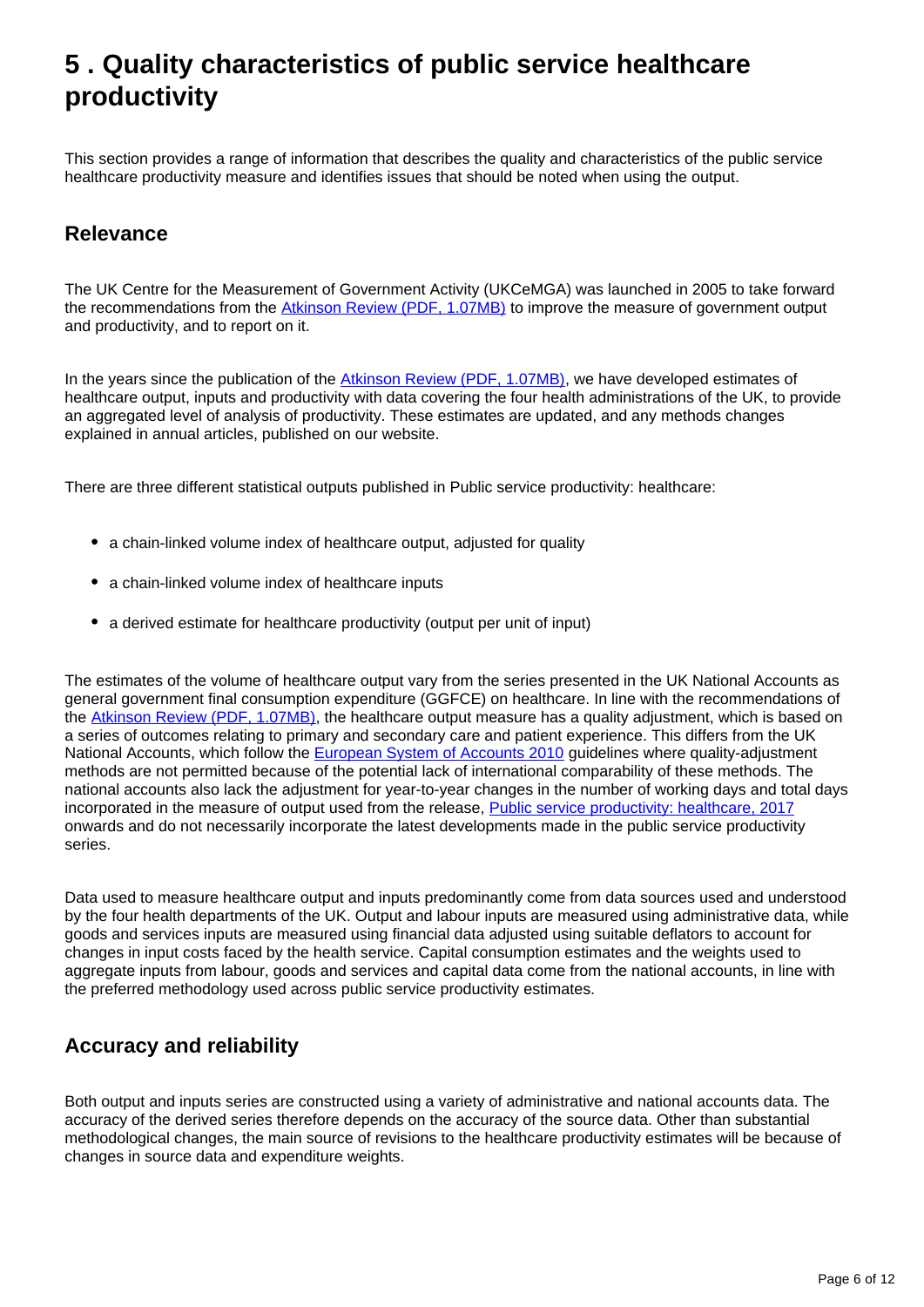It is also not possible to directly compare these public service productivity estimates with other productivity estimates we produce. Public service productivity estimates use an expenditure framework, that is, the government as a purchaser of services on behalf of citizens, rather than as a producer. The figures therefore give a measure of the productivity of the government's provision of services, whether produced by state-controlled organisations, or purchased from the private sector. Traditional methods of productivity estimation use a production or supply framework, and so are not directly comparable with these statistics for reasons of:

- coverage
- measurement of output differences
- quality adjustment

A more detailed explanation of the comparability of our public service productivity estimates is given in this [methods paper](https://www.ons.gov.uk/economy/economicoutputandproductivity/publicservicesproductivity/methodologies/howtocompareandinterpretonsproductivitymeasures).

It is difficult for us to provide a [confidence interval](https://www.ons.gov.uk/methodology/methodologytopicsandstatisticalconcepts/uncertaintyandhowwemeasureit#confidence-interval) around our estimates given the multiple sources of data on which the estimates are based. We hold regular quality assurance conversations with the devolved administrations who provide us with the inputs and output data relevant to their nations and quality assure the measure for England with other bodies that have expertise in measuring efficiency, including the Department of Health and Social Care, NHS England and NHS Improvement, and the Centre for Health Economics at the University of York.

### **Coherence and comparability**

The estimates are included in two separate bases. The article Public service productivity: healthcare, England is produced on an England and financial year basis to provide users in England with a measure comparable with other data available on the health service in England. A UK calendar year measure is also published as part of [Public service productivity: total public service](https://www.ons.gov.uk/economy/economicoutputandproductivity/publicservicesproductivity/articles/publicservicesproductivityestimatestotalpublicservices/totaluk2017), to provide the most comprehensive available coverage of the UK and for consistency with other service sectors.

The UK and England measures are not directly comparable due to differences in administrative data collection methodology, differences in data coverage and the statistical process used to convert financial year data into calendar years ('cubic splining'). Furthermore, some aspects of the England measure are estimated using UK data, such as capital consumption, while some aspects of the UK measure are estimated using data only for England, such as the quality adjustment. Finally, for the early years of the UK series, output and much of the inputs are calculated solely from data for England as data for Northern Ireland were not included in the measure until financial year ending (FYE) 2004 and data for Scotland and Wales not included until FYE 2005.

For these various reasons, it should be noted that the difference between UK and England measures cannot be assumed to be due to data from the devolved administrations. Further information on this issue is available in Public service productivity: healthcare, England.

A separate healthcare productivity measure is produced by the Centre for Health Economics (CHE) at the University of York. This takes the same broad approach to the ONS series of measuring inputs and output in volume terms, but uses different data sources for inputs and output, a different methodology and has some differences in service coverage.

The hospital procedures element of the quality adjustment is shared between the two series as CHE supplies ONS with the dataset used to produce this element. However, the published quality adjustment figure may differ between the CHE and ONS series as the hospital procedures quality adjustment is applied to output data from different data sources, and the ONS quality adjustment includes separate data for patient experience and primary care.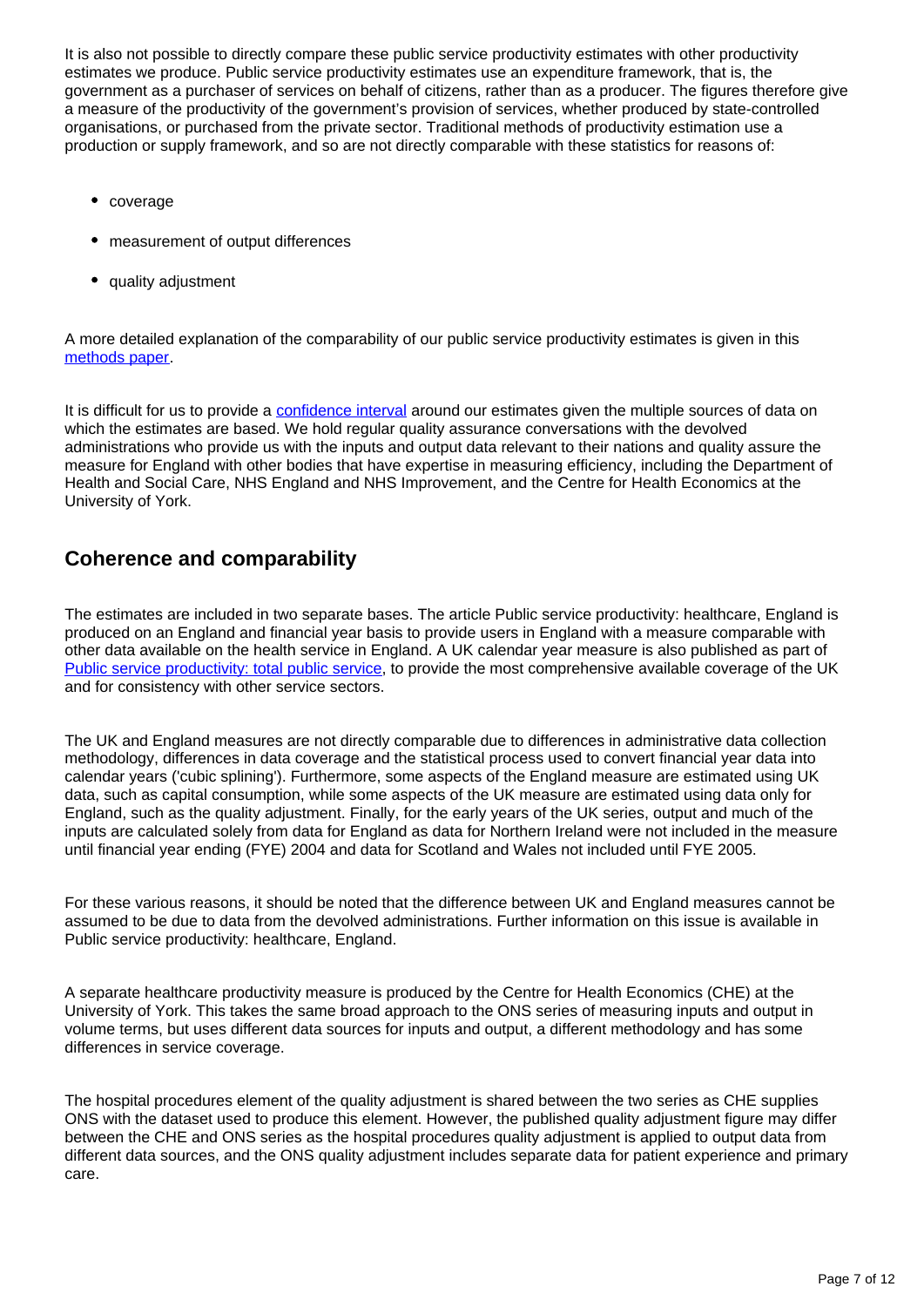Despite the differences in data sources, methodology and coverage, long-term average growth rates for the CHE and ONS series are similar. The latest estimates of **[Productivity of the English NHS](https://www.york.ac.uk/media/che/documents/papers/researchpapers/CHERP171_NHS_productivity_update2017_18.pdf)** show productivity growth between FYE 2005 and FYE 2018 was 1.3% per year on average. Our estimates for productivity for England, the most comparable measure, between FYE 2005 and FYE 2018 are 1.4% per year on average. We have worked with CHE to understand the differences between our productivity measures, and more information on these differences are included in Public service productivity: healthcare, England.

### **Accessibility and clarity**

Our recommended format for accessible content is a combination of HTML webpages for narrative, charts and graphs, with data being provided in usable formats such as CSV and Excel. We also offer users the option to download the narrative in PDF format. In some instances, other software may be used, or may be available on request. For further information please refer to the contact details at the beginning of this report.

For information regarding conditions of access to data, please refer to the following:

- [terms and conditions \(for data on the website\)](https://www.ons.gov.uk/help/termsandconditions)
- [freedom of information](https://www.ons.gov.uk/aboutus/transparencyandgovernance/freedomofinformationfoi)
- [accessibility](https://www.ons.gov.uk/help/accessibility)

More details on related releases can be found on the [GOV.UK release calendar.](https://www.gov.uk/government/statistics/announcements) If there are any changes to the pre-announced release schedule, public attention will be drawn to the change and the reasons for the change will be explained fully.

A brief glossary of key terms is provided in Public service productivity: healthcare and information on changes to the methodology is published to update users, most recently in [Methodological developments to public service](https://www.ons.gov.uk/economy/economicoutputandproductivity/publicservicesproductivity/methodologies/methodologicaldevelopmentstopublicserviceproductivityhealthcare2020update)  [productivity: healthcare, 2020 update](https://www.ons.gov.uk/economy/economicoutputandproductivity/publicservicesproductivity/methodologies/methodologicaldevelopmentstopublicserviceproductivityhealthcare2020update) and[2021 update.](https://www.ons.gov.uk/economy/economicoutputandproductivity/publicservicesproductivity/methodologies/methodologicaldevelopmentstopublicserviceproductivityhealthcare2021update)

### **Timeliness and punctuality**

Public service productivity: healthcare, England, financial year ending 2019 includes measures of the productivity of healthcare from financial year ending (FYE) 1995 to FYE 2019. For the UK measure, data on a financial year basis are converted to be used on a calendar year basis using a splining process. This involves the imputation of quarterly data based on trends in data over multiple financial years and constructs an equivalent calendar year figure based on these imputed quarterly figures.

The full set of data required to produce the productivity measure is not usually available until around 19 months after the end of their financial year reference period - October or November of year t for data to the end of March year t-1. After allowing time for the production of the measures, the public service healthcare productivity articles are published in January with a lag of just over 21 months since the end of the reference period for the financial year England article and just over 24 months for the calendar year UK figures.

The annual public service productivity statistics are usually published as part of the January Office for National Statistics [productivity theme day](https://www.ons.gov.uk/employmentandlabourmarket/peopleinwork/labourproductivity/articles/ukproductivityintroduction/julytoseptember2018#total-public-service-productivity). Provisional dates are published on the [GOV.UK statistical release calendar](https://www.gov.uk/search/research-and-statistics). Actual publication dates are finalised at least one month ahead of publication. Good practice is to provide 12 months advance notice of release dates. In the unlikely event of a change to the pre-announced release schedule, public attention will be drawn to the change and the reasons for the change will be explained fully at the same time, as set out in the [Code of Practice for Statistics](https://www.statisticsauthority.gov.uk/code-of-practice/).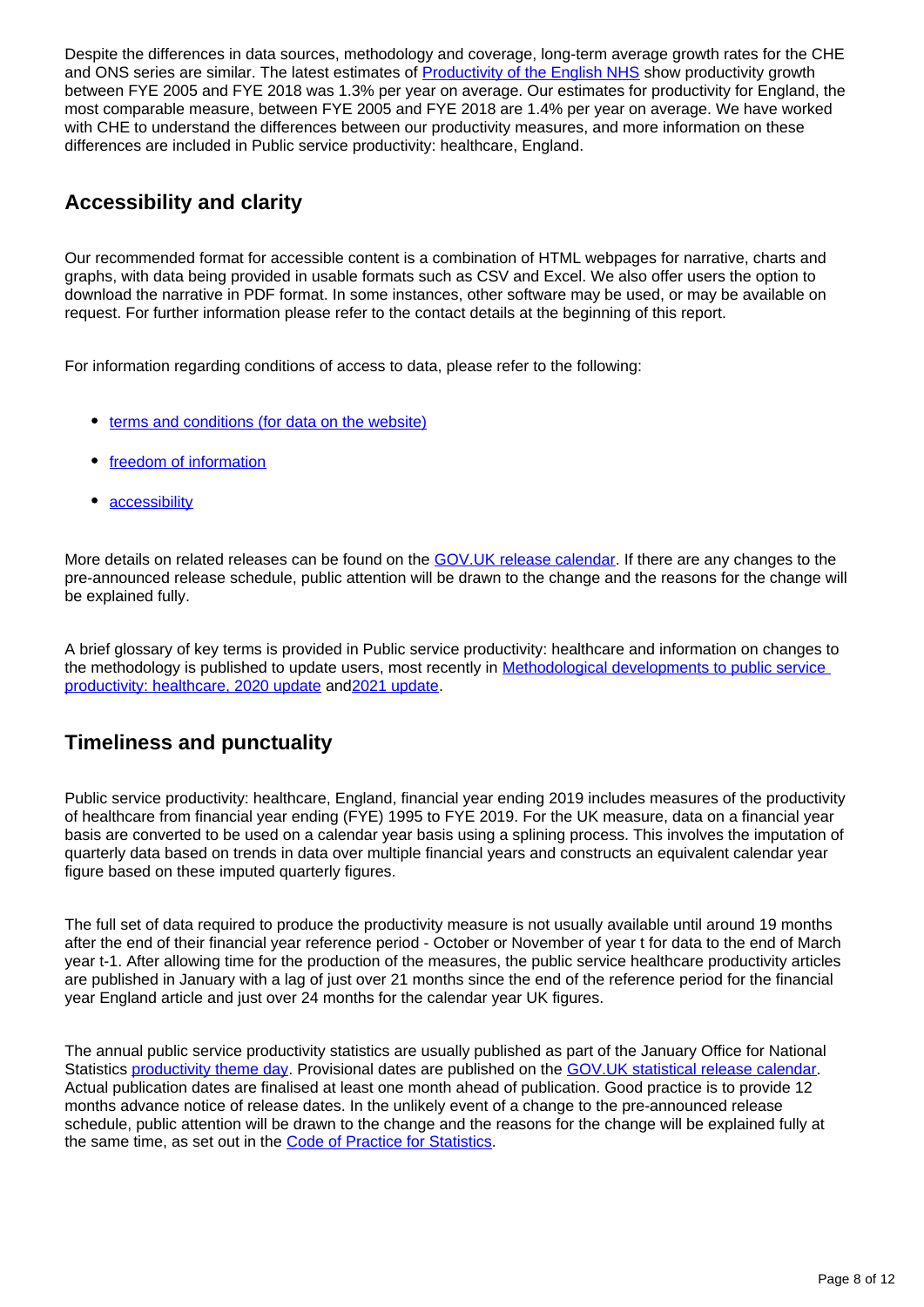### **Concepts and definitions (including list of changes to definitions)**

Our analysis is at the international forefront of measuring productivity in the public services and follows the principles for public service productivity measurement established in the [Atkinson Review \(PDF, 1.07MB\).](http://www.ons.gov.uk/ons/guide-method/method-quality/specific/public-sector-methodology/articles/atkinson-review-final-report.pdf) Measurement of quantity output also follows the guidelines of the **System of National Accounts (SNA) 1993** and subsequent **SNA 2008**, as well as the [European System of Accounts 1995](https://ec.europa.eu/eurostat/web/products-manuals-and-guidelines/-/CA-15-96-001) and subsequently the European [System of Accounts 2010](http://ec.europa.eu/eurostat/web/esa-2010).

#### **Why you can trust our data**

We are the UK's largest independent producer of statistics and its national statistics institute. Our data and [security policies](https://www.ons.gov.uk/aboutus/transparencyandgovernance/lookingafterandusingdataforpublicbenefit/policies) detail how data are collected, secured and used in the publication of statistics. We treat the data that we hold with respect, keeping it secure and confidential, and we use statistical methods that are professional, ethical and transparent.

The public service productivity estimates have [National Statistics](https://www.statisticsauthority.gov.uk/about-the-authority/uk-statistical-system/types-of-official-statistics/) status, designated by the [UK Statistics Authority](https://www.statisticsauthority.gov.uk/) in accordance with the [Statistics and Registration Service Act 2007.](https://www.legislation.gov.uk/ukpga/2007/18/contents) This designation signifies compliance with the Code of Practice for Statistics, which has recently been updated and focuses on trustworthiness of data in greater depth.

# <span id="page-8-0"></span>**6 . Methods used to produce public service healthcare productivity**

A summary of sources of data and statistical methods used to compile the output are documented in Sources and [Methods for Public Service Productivity Estimates: Healthcare \(PDF, 328KB\).](http://www.ons.gov.uk/ons/guide-method/method-quality/specific/public-sector-methodology/articles/public-service-productivity-estimates--healthcare.pdf)

As stated previously in this QMI, there are three different statistical outputs published in Public service productivity: healthcare:

- a chain-linked volume index of healthcare output, adjusted for quality
- a chain-linked volume index of healthcare inputs
- a derived estimate for healthcare productivity (output per unit of input)

#### **Quantity output**

In the public service healthcare productivity measures, healthcare output is disaggregated into four components:

- hospital and community health services (HCHS) includes hospital services, community care, mental health and ambulance services
- primary care services includes general practice, publicly-funded dental treatment and sight tests
- GP prescribing includes prescription drugs dispensed in the community
- non-NHS provision includes healthcare funded by the government but provided by the private or third sector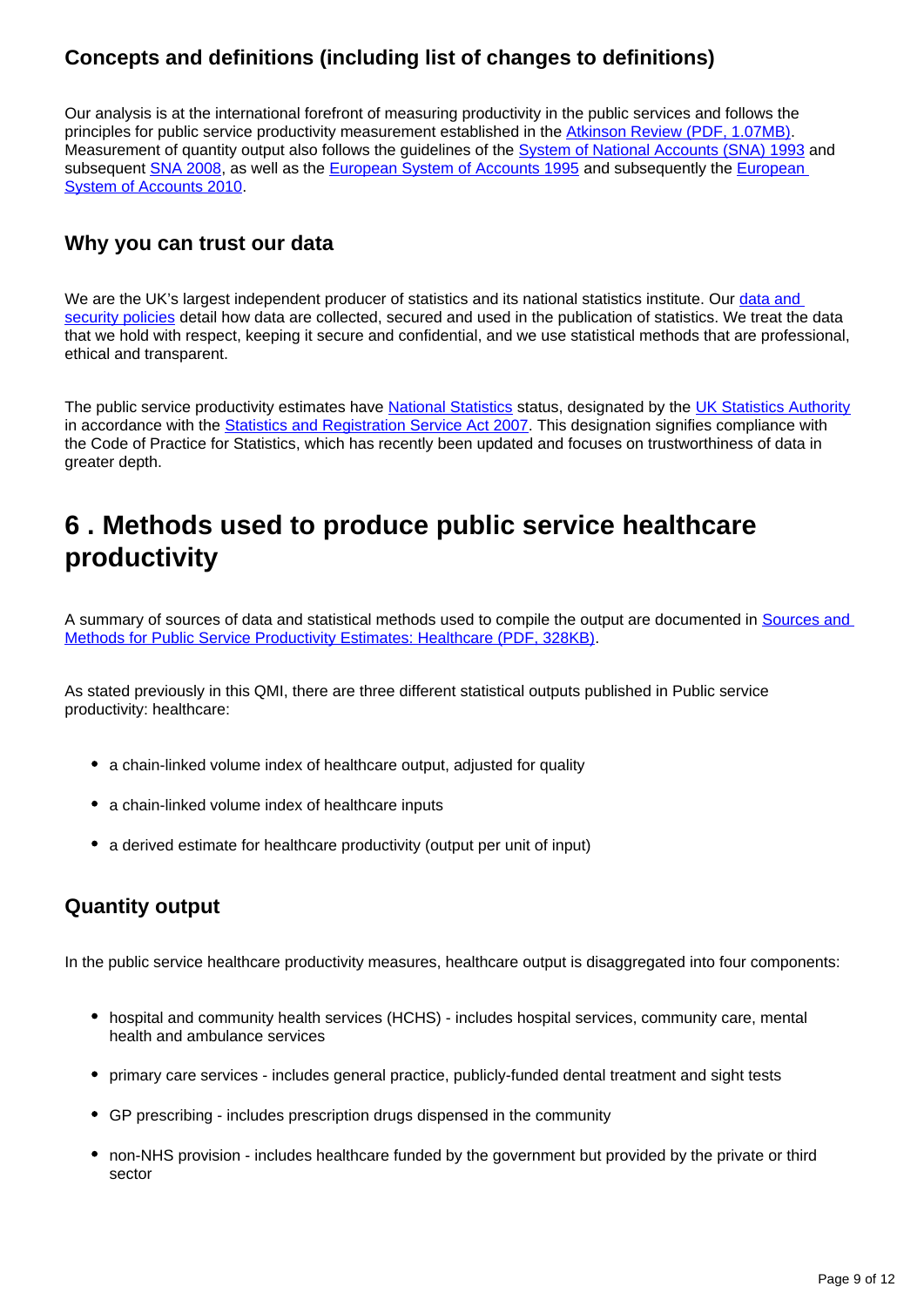Of these components, HCHS, primary care and GP-prescribing output are all measured using data on the number of activities undertaken and their unit costs by service type in a cost-weighted activity index (CWAI). The CWAI calculates the change in the number of activities undertaken, weighting each activity by its cost such that an increase of one unit of activity for a high-cost activity has a greater effect on the output than an increase of one unit of activity for a low-cost activity.

Output growth is calculated between each pair of consecutive years in the series (for instance, 2016 and 2017) and an output index constructed by chain-linking the growth rates together. The output index does not have a monetary value, but instead compares the relative volume or quantity of healthcare provided across time.

The CWAI for healthcare output is produced using the Laspeyres approach, where the unit costs used for weighting different activity types are those taken from the first year of each activity pair and follows the formula:

$$
I^t \;=\; I^{t-1} \cdot \frac{\sum_i \, (a_i^t \cdot \, u_i^{t-1})}{\sum_i \, (a_i^{t-1} \cdot \, u_i^{t-1})}
$$

where:  $I = index value$  $a =$  activity count  $u =$  unit cost  $t = year$  $i =$  activity type

From the article [Public service productivity: healthcare, 2017](https://www.ons.gov.uk/releases/publicserviceproductivityhealthcare2017) onwards, HCHS and primary care activity data used in the output calculations are [adjusted to account for the fluctuations caused by year-to-year changes in the](https://www.ons.gov.uk/economy/economicoutputandproductivity/publicservicesproductivity/methodologies/methodologicaldevelopmentstopublicserviceproductivityhealthcare2020update)  [number of working days and total days](https://www.ons.gov.uk/economy/economicoutputandproductivity/publicservicesproductivity/methodologies/methodologicaldevelopmentstopublicserviceproductivityhealthcare2020update).

The data for quantity output come from administrative data sources from the health service, some of which are published, such as the [NHS reference costs](https://improvement.nhs.uk/resources/reference-costs/), and some are provided directly to the Office for National Statistics (ONS) for use in the national accounts.

In contrast to HCHS, primary care and GP-prescribing, the fourth component of healthcare output, non-NHS provision is calculated using the same deflated expenditure data as are used to calculate inputs. As a result, non-NHS provision is considered an "output-equals-inputs" component and does not drive changes in the productivity measure. The CWAI produced for GP-prescribing is also used in the inputs on an "output-equals-inputs" basis, and so GP-prescribing also does not drive changes in the productivity measure.

Due to data gaps, the output of primary care is not measured for Wales and non-NHS provision is not measured for Northern Ireland.

### **Output: quality adjustment**

A quality adjustment factor is applied to the volume of activity index to generate estimates of healthcare output. A positive quality adjustment indicates that the quality of healthcare services provided, as defined by the selection of indicators used in the quality adjustment, has improved. It should be noted that while the quality adjustment aims to cover a range of relevant aspects of healthcare quality, it cannot be taken as a comprehensive indicator of the quality or outcomes of all NHS services.

The quality adjustment incorporates: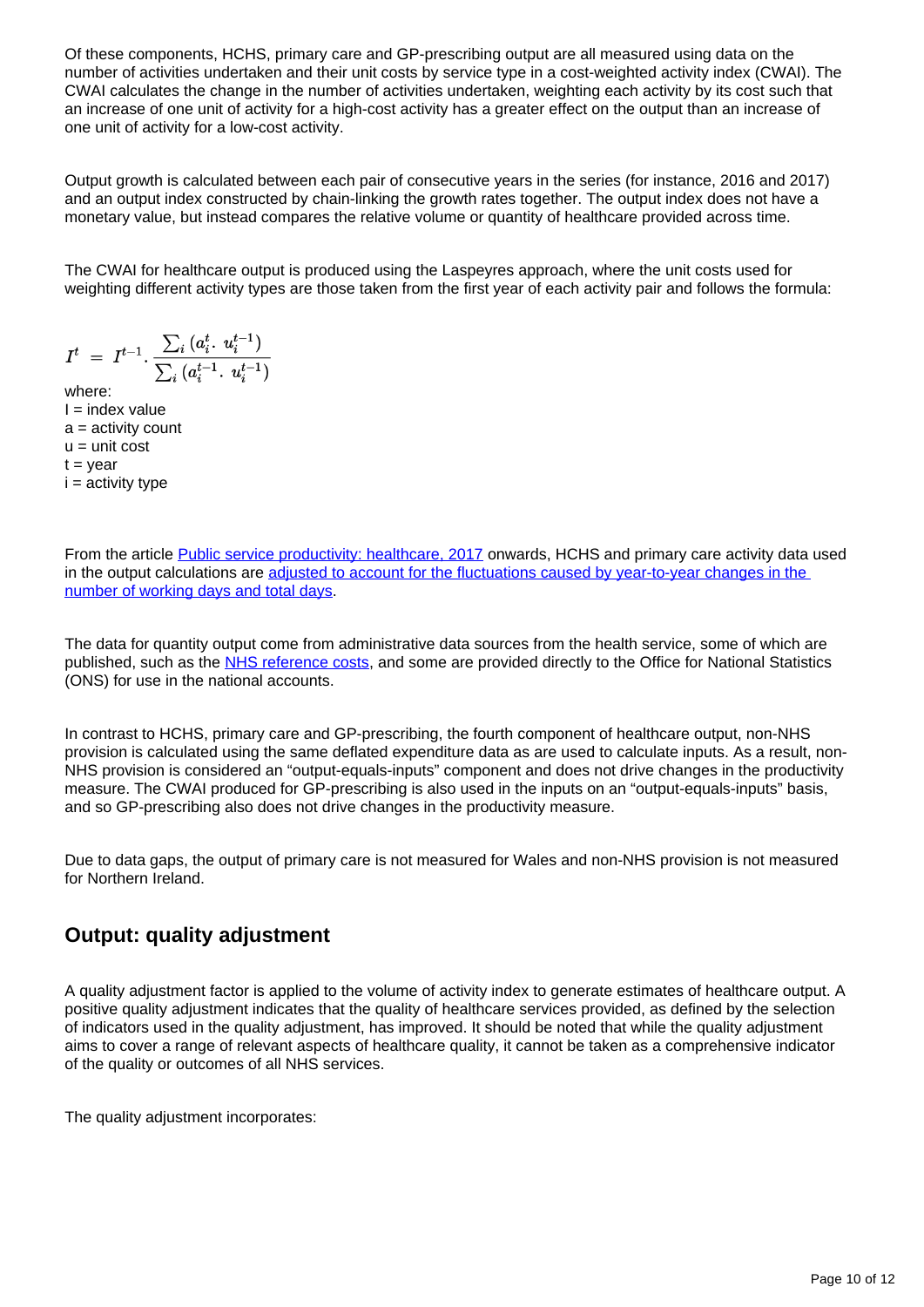- short-term post-operative survival rates (derived from Hospital Episodes Statistics (HES))
- **estimates of health benefit from procedures (derived from research studies, ONS Life Tables and Patient** Reported Outcome Measures)
- waiting times (from HES)
- aggregate data on clinical measures recorded on GP practice computers (from the Quality and Outcomes Framework)
- patient experience surveys (from NHS England)

The first three bullets in this list constitute the hospital procedures quality adjustment and are applied to output using a dataset provided by the Centre for Health Economics at the University of York.

With reference to the four output components listed in 'quantity output', Hospital and Community Health Services (HCHS) and primary care services are quality adjusted, but no quality adjustment is applied to GP-prescribing or non-NHS provided services. [Quality adjustment of public service health output: current method](http://www.ons.gov.uk/ons/guide-method/method-quality/specific/public-sector-methodology/articles/quality-adjustment-of-public-service-health-output--current-method.pdf) provides a more detailed description of the quality adjustment methodology.

#### **Inputs**

As with output, inputs are also calculated on a volume basis and are presented in index form. Inputs consist of three components: labour, goods and services and capital consumption.

Labour inputs are mainly measured through a Laspeyres cost-weighted labour index (CWLI), which uses administrative data on the health service's workforce to measure growth in full-time equivalent staff numbers weighted by their cost, in a similar manner to the cost-weighted activity index used for quantity output. However, NHS bank staff inputs in England, which are introduced to the measure from FYE 2017, are measured using deflated expenditure data.

The intermediate consumption of goods and services used in the provision of healthcare is also calculated using expenditure data deflated by relevant deflators to account for the cost inflation faced by the health service. From the articles published in January 2020 onwards, many of the deflators used are taken from the NHS Cost Inflation Index (NHSCII), which is produced by the Department of Health and Social Care. This includes the overall NHSCII, sector-specific components of the NHSCII and a version specific to NHS providers' intermediate consumption produced by the ONS.

While expenditure data are available for England, Scotland and Wales, they are currently unavailable for Northern Ireland and so growth in goods and services for Northern Ireland is implicitly assumed to equal goods and services growth for the rest of the UK.

The consumption of fixed capital covers the cost of depreciation of capital goods (items that are anticipated to be in use over several years, such as buildings and vehicles) over time. Data used for this element are estimated in the UK National Accounts using the **perpetual inventory method**.

The total inputs index is created by weighting the three components of healthcare input together according to their share of total healthcare expenditure recorded in the UK National Accounts.

### **Productivity**

Productivity change in publicly funded healthcare is calculated by dividing the change in the volume of output by changes in the volume of inputs.